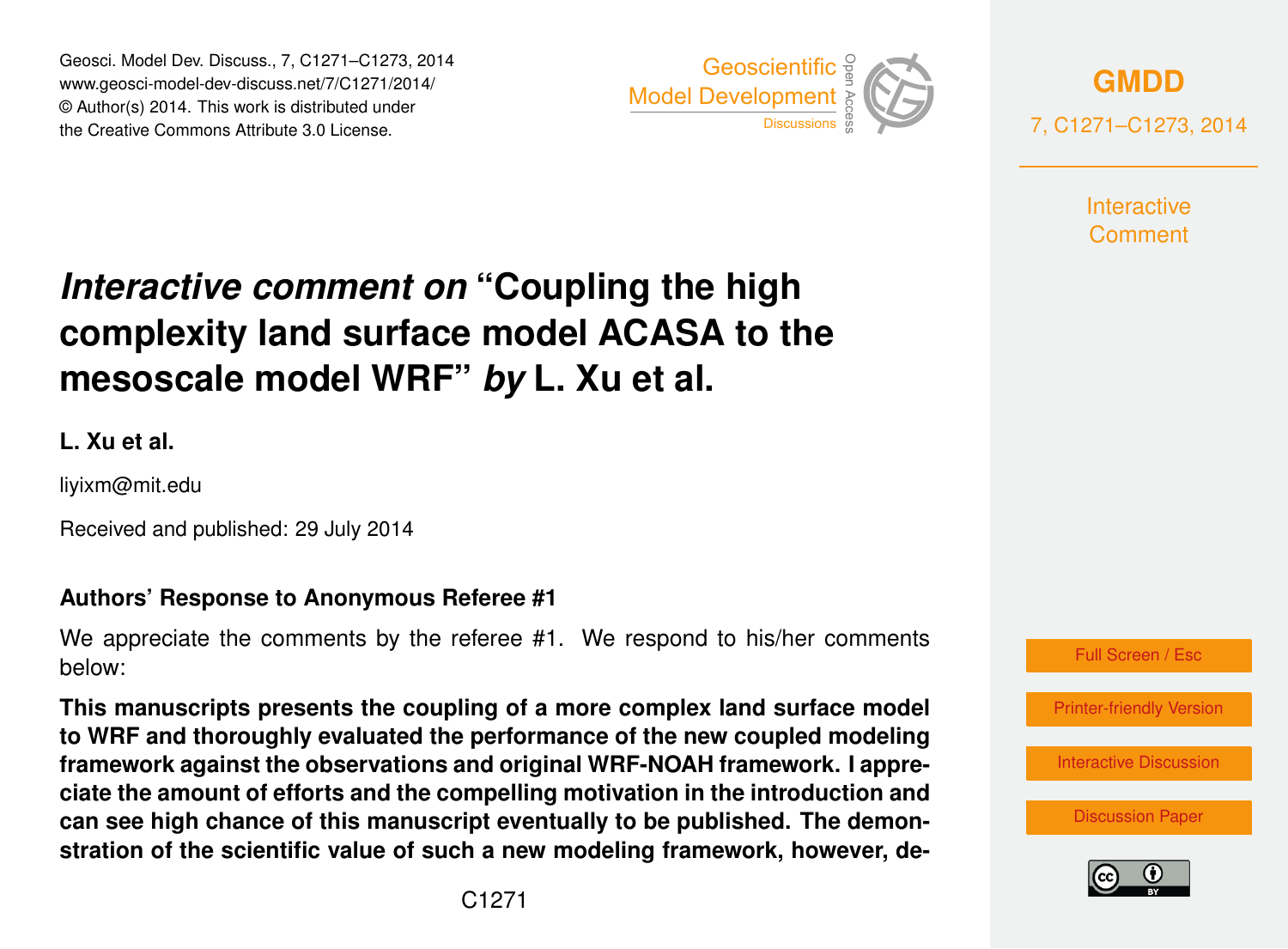**serves more attention and extra efforts. Given the significantly increased model complexity, it is not exciting to see that "Overall, when compared to the simple single layer WRF–NOAH model, the WRF–ACASA model has greater model complexity without decreasing the quality of the output". What's more exciting is to see the model simulated carbon dioxide fluxes, and if feasible, some evaluation on that.**

We agree with the reviewer that we need to better identify the novelty of the WRF-ACASA model. In the revised manuscript we will make it clearer that this paper is the first of several evaluation papers. This paper focuses on the fundamental representation of surface meteorology, which is a necessary evaluation of a land surface model.

We will also add a discussion in the conclusion section on the comparison between lower and higher complexity model. The high complexity ACASA model properly accounts for important biological and physical processes between the ecosystem and the atmosphere, and the model performs well when compare to an extensive set of observation. It is true that ACASA did not outperform the NOAH scheme at this point. However, without tuning the ACASA model to any region, the model performs comparable to that highly tuned and lower complexity NOAH model. This should be considered as a good sign of the ACASA scheme.

Finally, we will extend the discussion of model capability that makes it novel and "exciting": simulation of carbon dioxide fluxes and water fluxes. While these are not evaluated in this paper, we are currently preparing a study on that exact topic. However, we feel that a more meteorologically focus evaluation study is necessary before looking into carbon fluxes (and water fluxes, which we are also considering).

**Also, most of the model comparison essentially focuses on the local scale simulations. I am wondering whether extra spatial complexity of the atmosphere and land processes and their interactions can be revealed by the more physically based representation of the ecophysiological schemes, which is not extensively** 7, C1271–C1273, 2014

**Interactive** Comment



[Printer-friendly Version](http://www.geosci-model-dev-discuss.net/7/C1271/2014/gmdd-7-C1271-2014-print.pdf)

[Interactive Discussion](http://www.geosci-model-dev-discuss.net/7/2829/2014/gmdd-7-2829-2014-discussion.html)

[Discussion Paper](http://www.geosci-model-dev-discuss.net/7/2829/2014/gmdd-7-2829-2014.pdf)